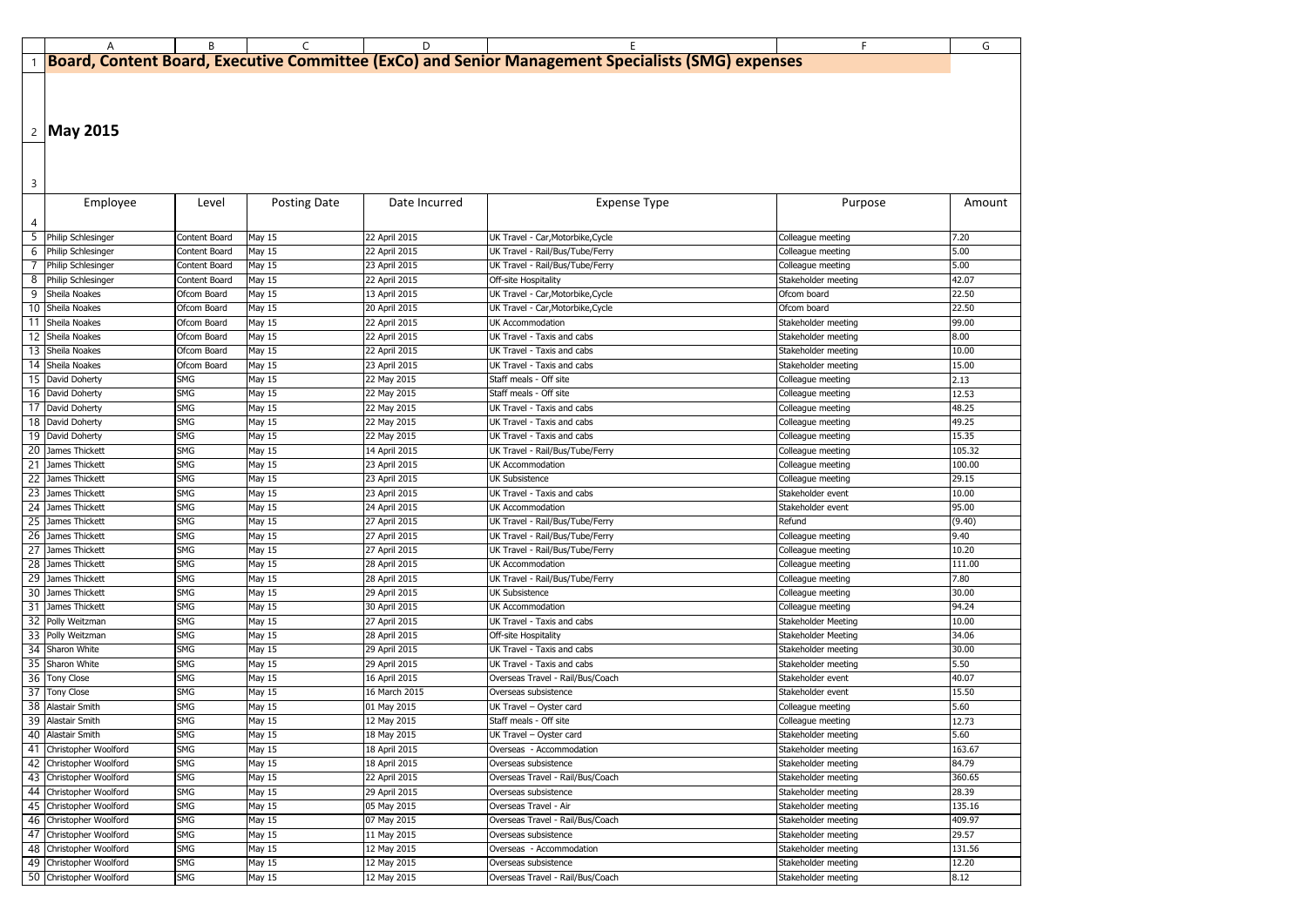|    | A                                      | B                        | C                   | D.                             |                                                                                                   | F.                                         | G              |
|----|----------------------------------------|--------------------------|---------------------|--------------------------------|---------------------------------------------------------------------------------------------------|--------------------------------------------|----------------|
|    |                                        |                          |                     |                                | Board, Content Board, Executive Committee (ExCo) and Senior Management Specialists (SMG) expenses |                                            |                |
|    |                                        |                          |                     |                                |                                                                                                   |                                            |                |
|    |                                        |                          |                     |                                |                                                                                                   |                                            |                |
|    |                                        |                          |                     |                                |                                                                                                   |                                            |                |
|    |                                        |                          |                     |                                |                                                                                                   |                                            |                |
|    | 2 May 2015                             |                          |                     |                                |                                                                                                   |                                            |                |
|    |                                        |                          |                     |                                |                                                                                                   |                                            |                |
|    |                                        |                          |                     |                                |                                                                                                   |                                            |                |
|    |                                        |                          |                     |                                |                                                                                                   |                                            |                |
| 3  |                                        |                          |                     |                                |                                                                                                   |                                            |                |
|    | Employee                               | Level                    | <b>Posting Date</b> | Date Incurred                  | <b>Expense Type</b>                                                                               | Purpose                                    | Amount         |
| 4  |                                        |                          |                     |                                |                                                                                                   |                                            |                |
| 51 | Christopher Woolford                   | <b>SMG</b>               | May 15              | 12 May 2015                    | Overseas Travel - Rail/Bus/Coach                                                                  | Stakeholder meeting                        | 28.98          |
|    | 52 Graham Howell                       | <b>SMG</b>               | May 15              | 21 April 2015                  | UK Travel - Rail/Bus/Tube/Ferry                                                                   | Colleague meeting                          | 35.96          |
|    | 53 Graham Howell                       | <b>SMG</b>               | <b>May 15</b>       | 22 April 2015                  | UK Travel - Taxis and cabs                                                                        | Colleague meeting                          | 23.00          |
|    | 54 Graham Howell                       | <b>SMG</b>               | May 15              | 23 April 2015                  | UK Accommodation                                                                                  | Colleague meeting                          | 114.00         |
|    | 55 Graham Howell                       | <b>SMG</b>               | May 15              | 27 April 2015                  | UK Travel - Rail/Bus/Tube/Ferry                                                                   | Colleague meeting                          | 85.80          |
|    | 56 Graham Howell                       | <b>SMG</b>               | <b>May 15</b>       | 27 April 2015                  | UK Travel - Rail/Bus/Tube/Ferry                                                                   | Colleague meeting                          | 73.47          |
|    | 57 Graham Howell                       | <b>SMG</b>               | <b>May 15</b>       | 28 April 2015                  | <b>UK Accommodation</b>                                                                           | Colleague meeting                          | 105.00         |
|    | 58 Graham Howell                       | <b>SMG</b>               | May 15              | 01 May 2015                    | <b>UK Accommodation</b>                                                                           | Colleague meeting                          | 116.71         |
|    | 59 Graham Howell                       | <b>SMG</b>               | <b>May 15</b>       | 01 May 2015                    | UK Travel - Rail/Bus/Tube/Ferry                                                                   | Refund                                     | (61.50)        |
|    | 60 Jane Rumble                         | <b>SMG</b>               | May 15              | 06 May 2015                    | UK Travel - Taxis and cabs                                                                        | Stakeholder meeting                        | 15.60          |
| 61 | Jonathan Oxley                         | <b>SMG</b>               | <b>May 15</b>       | 17 April 2015                  | UK Travel - Taxis and cabs                                                                        | Stakeholder meeting                        | 19.00          |
| 62 | Jonathan Oxley                         | <b>SMG</b>               | <b>May 15</b>       | 17 April 2015                  | UK Travel - Taxis and cabs                                                                        | Stakeholder meeting                        | 34.60          |
|    | 63 Jonathan Oxley                      | <b>SMG</b>               | May 15              | 24 April 2015                  | Off-site Hospitality                                                                              | Stakeholder meeting                        | 31.24          |
|    | 64 Joseph Butler                       | <b>SMG</b>               | May 15              | 01 May 2015                    | UK Travel - Rail/Bus/Tube/Ferry                                                                   | Stakeholder meeting                        | 17.00          |
|    | 65 Joseph Butler                       | <b>SMG</b>               | <b>May 15</b>       | 13 May 2015                    | External Conferences & Seminars                                                                   | Stakeholder event                          | 711.85         |
|    | 66 Joseph Butler                       | <b>SMG</b>               | May 15              | 20 May 2015                    | Overseas Travel - Air                                                                             | Stakeholder event                          | 106.43         |
|    | 67 Lynn Parker                         | <b>SMG</b>               | May 15              | 23 May 2015                    | UK Travel - Taxis and cabs                                                                        | Stakeholder meeting                        | 10.00          |
|    | 68 Mark Harrison                       | <b>SMG</b>               | <b>May 15</b>       | 07 May 2015                    | UK Travel - Rail/Bus/Tube/Ferry                                                                   | Stakeholder meeting                        | 8.60           |
|    | 69 Mark Walls                          | <b>SMG</b>               | May 15              | 24 April 2015                  | UK Travel - Car, Motorbike, Cycle                                                                 | Colleague meeting                          | 63.90          |
|    | 70 Mark Walls                          | <b>SMG</b>               | May 15              | 24 April 2015                  | UK Travel - Car, Motorbike, Cycle                                                                 | Colleague meeting                          | 63.90          |
|    | 71 Mark Walls                          | <b>SMG</b>               | May 15              | 08 May 2015                    | UK Travel - Car, Motorbike, Cycle                                                                 | Colleague meeting                          | 63.90          |
|    | 72 Mark Walls                          | SMG                      | May 15              | 13 May 2015                    | UK Travel - Car, Motorbike, Cycle                                                                 | Colleague meeting                          | 72.00          |
|    | 73 Mark Walls                          | <b>SMG</b>               | May 15              | 14 May 2015                    | <b>UK Accommodation</b>                                                                           | Colleague meeting                          | 109.50         |
|    | 74 Mark Walls                          | <b>SMG</b>               | May 15              | 14 May 2015                    | UK Travel - Parking costs                                                                         | Colleague meeting                          | 16.00          |
|    | 75 Monica Arino                        | <b>SMG</b>               | May 15              | 26 March 2015                  | Overseas Travel - Air                                                                             | Stakeholder meeting                        | 68.54          |
|    | 76 Monica Arino                        | <b>SMG</b>               | May 15              | 26 March 2015                  | Overseas Travel - Air                                                                             | Stakeholder meeting                        | 97.00          |
|    | 77 Monica Arino                        | <b>SMG</b>               | May 15              | 27 March 2015                  | Overseas Travel - Rail/Bus/Coach                                                                  | Stakeholder meeting                        | 81.61          |
|    | 78 Monica Arino                        | <b>SMG</b>               | May 15              | 06 May 2015                    | UK Travel - Taxis and cabs                                                                        | Stakeholder meeting                        | 10.00          |
|    | 79 Monica Arino                        | <b>SMG</b>               | May 15              | 06 May 2015                    | UK Travel - Taxis and cabs                                                                        | Stakeholder meeting                        | 10.00          |
|    | 80 Monica Arino                        | <b>SMG</b>               | May 15              | 07 May 2015                    | Overseas Travel - Rail/Bus/Coach                                                                  | Stakeholder meeting                        | 286.67         |
|    | 81 Monica Arino                        | <b>SMG</b>               | May 15              | 13 May 2015                    | UK Travel - Taxis and cabs                                                                        | Stakeholder meeting                        | 52.36          |
|    | 82 Monica Arino                        | <b>SMG</b>               | May 15              | 15 May 2015                    | Overseas - Accommodation                                                                          | Stakeholder meeting                        | 307.88         |
|    | 83 Monica Arino                        | <b>SMG</b>               | May 15              | 15 May 2015                    | UK Travel - Taxis and cabs                                                                        | Stakeholder meeting                        | 25.56          |
|    | 84 Monica Arino                        | <b>SMG</b>               | May 15              | 18 May 2015                    | Overseas Travel - Taxis                                                                           | Stakeholder meeting                        | 12.38          |
|    | 85 Monica Arino                        | <b>SMG</b>               | May 15              | 18 May 2015                    | Overseas Travel - Taxis                                                                           | Stakeholder meeting                        | 17.48          |
|    | 86 Monica Arino                        | <b>SMG</b>               | May 15              | 18 May 2015                    | Overseas Travel - Taxis                                                                           | Stakeholder meeting                        | 7.28           |
|    | 87 Monica Arino                        | <b>SMG</b>               | May 15              | 18 May 2015                    | UK Travel - Taxis and cabs                                                                        | Stakeholder meeting                        | 22.00          |
|    | 88 Peter Davies                        | <b>SMG</b>               | May 15              | 13 May 2015                    | Other incidental costs                                                                            | Stakeholder event                          | 9.92           |
|    | 89 Peter Davies                        | <b>SMG</b>               | May 15              | 13 May 2015                    | UK Travel - Rail/Bus/Tube/Ferry                                                                   | Stakeholder event                          | 35.00          |
|    | 90 Philip Marnick                      | <b>SMG</b>               | May 15              | 17 April 2015                  | Overseas Travel - Air                                                                             | Stakeholder meeting                        | 2.47           |
|    | 91 Philip Marnick                      | <b>SMG</b>               | May 15              | 17 April 2015                  | Overseas Travel - Air                                                                             | Stakeholder meeting                        | 427.41         |
|    | 92 Philip Marnick                      | <b>SMG</b>               | May 15              | 20 April 2015                  | UK Travel - Rail/Bus/Tube/Ferry                                                                   | Stakeholder meeting                        | 7.15           |
|    | 93 Philip Marnick                      | <b>SMG</b>               | May 15              | 20 April 2015                  | UK Travel - Taxis and cabs                                                                        | Stakeholder meeting                        | 7.00           |
|    | 94 Philip Marnick<br>95 Philip Marnick | <b>SMG</b><br><b>SMG</b> | May 15<br>May 15    | 28 April 2015<br>29 April 2015 | Overseas Travel - Rail/Bus/Coach<br>Overseas subsistence                                          | Stakeholder meeting<br>Stakeholder meeting | 21.76<br>10.20 |
|    | 96 Philip Marnick                      | SMG                      |                     | 29 April 2015                  | Overseas Travel - Taxis                                                                           | Stakeholder meeting                        | 59.54          |
|    |                                        |                          | May 15              |                                |                                                                                                   |                                            |                |